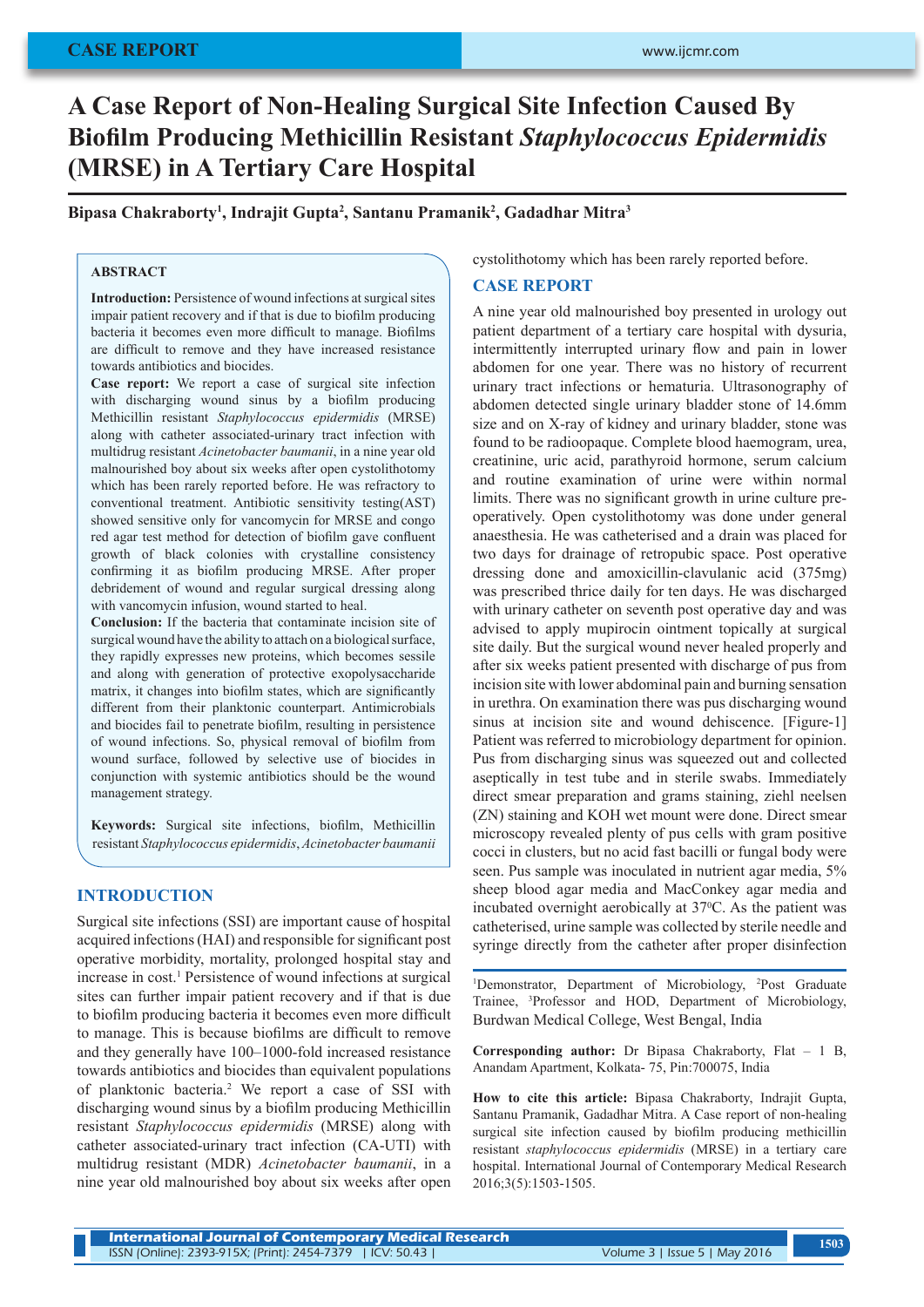of the site with 70% alcohol. Microscopical examination of wet film of uncentrifuged urine under high power objective lens showed 5-10 pus cells per high power field indicating significant pyuria. Semi quantitative method of urine culture was done by standard loop method. Uncentrifuged urine sample were inoculated in nutrient agar media, 5% sheep blood agar media and MacConkey agar media and incubated overnight aerobically at 37<sup>o</sup>C.

Culture from pus sample gave smooth, low convex, opaque and white colonies of 2-4 mm diameter in nutrient agar media. Gram staining showed gram positive cocci in clusters. Biochemical tests for identification following standard methods were done.<sup>3</sup> Catalase test was positive but slide and tube coagulase tests were negative. Mannitol fermentation test was negative. Novobiocin sensitivity test with 5µg novobiocin disc gave a sensitive zone diameter of 16mm indicating *Staphylococcus epidermidis*. To exclude skin contamination, pus was again collected from same site and there was repeated isolation of *Staphylococcus epidermidis.* Antibiotic sensitivity testing (AST) were done according to CLSI (Clinical and Laboratory Standards Institute) guidelines by Kirby-Bauer disk diffusion method in Mueller Hinton agar.<sup>4</sup> It showed multidrug resistance to cefoxitin (30µg), amoxicillin-clavulanic acid (20/10µg), clindamycin (2µg), erythromycin (15µg), tetracycline (30µg), cotrimoxazole  $(1.25/23.75\mu g)$ , ciprofloxacin  $(5\mu g)$ , levofloxacin  $(5\mu g)$ , linezolid (30µg) and teichoplanin (30µg). MIC testing by Epsilometer (E test strip) Vancomycin-Cefoxitin Dual Ezy MIC strip (Himedia, India), was done and found to be resistant for cefoxitin (MIC>64µg/ml) and sensitive for vancomycin (MIC=1.5 µg/ml). So SSI pathogen was MRSE which was sensitive only to vancomycin. [Figure-2] Due to the non-healing nature of the wound, in addition to standard microbiological culture identification and sensitivity testing, test for detection of biofilm production by this MRSE strain was also performed by standard Congo Red agar method.<sup>5</sup> A suspension of this MRSE strain was inoculated into plate containing specially prepared solid medium with Brain Heart Infusion broth (BHI) with agar added which was supplemented with 5% sucrose and Congo Red stain.<sup>5</sup> The plates were incubated aerobically for 24-48 hours at 37°C that gave confluent growth of black colonies with crystalline consistency confirming it as biofilm producing MRSE.<sup>5</sup> [Figure-3]

Urine culture gave significant growth of tiny, semitransluscent, low covex faint pink colonies on MacConkeys agar media which on gram staining gave gram variable diplo-cocco-bacilli and in singles also. After doing standard biochemical tests for identification, it was identified as *Acinetobacter baumanii.* It was catalase positive, oxidase negative, triple sugar iron (TSI) media gave alkanine slant and alkaline butt, ie non-fermentor, Hugh Leifsons O/F test showed oxidative break down of sugar and it was non motile.<sup>3</sup> AST showed resistance to piperacillin (100µg), piperacillin-tazobactam (100/10µg), ceftazidime (30µg), ciprofoxacin (5µg), levofloxacin (5µg) but sensitive only to imipenem (10 $\mu$ g), amikacin (30 $\mu$ g) and colistin (10 $\mu$ g). Test for detection of biofilm production was also performed by standard Congo Red agar method, but no biofilm was



**Figure-1:** Surgical site infection with discharging pus



**Figure-2:** Epsilometer (E test strip) Vancomycin-Cefoxitin Dual Ezy MIC strip showing resistance for cefoxitin (MIC>64µg/ml) and sensitive for vancomycin (MIC=1.5 µg/ml). **Figure-3:** Congo Red agar test gave confluent growth of black colonies with crystalline consistency.

produced. So, urinary isolate was multidrug resistant, but non-biofilm producing strain of *Acinetobacter baumanii*. Patient was finally treated with imipenem and cilastin infusion 250mg six hourly and urine culture showed no significant growth after seven days of treatment. Wound debridement and regular dressing of surgical site was done and vancomycin infusion 250mg twelve hourly given. The condition of the patient improved after seven days and SSI started to heal. After two weeks there was no purulent discharge. Patient was further lost to follow-up.

#### **DISCUSSION**

Surgical site infections (SSI) with delayed wound healing due to infection, inflammation, discharge and wound dehiscence accounts for 5% to 20%.<sup>1</sup> Bacterial biofilm is a wide spread problem nowadays and poses a potentially significant risk of hospital acquired infections. There is high probability that bacteria will contaminate incision site in a surgical wound. Now if the bacteria have the ability to attach on a biological surface they rapidly expresses new proteins, which becomes sessile and along with generation of protective exopolysaccharide matrix, it changes into biofilm states, which are significantly different from their planktonic counterpart. Surgical site infections lack the traditional host response seen in acute infections and have similar characteristics as observed in chronic wounds. The production of pro-inflammatory cytokines and exudates provide a highly nutritious and ideal environment for the bacteria within the biofilm to survive, may be totally unperturbed by activated